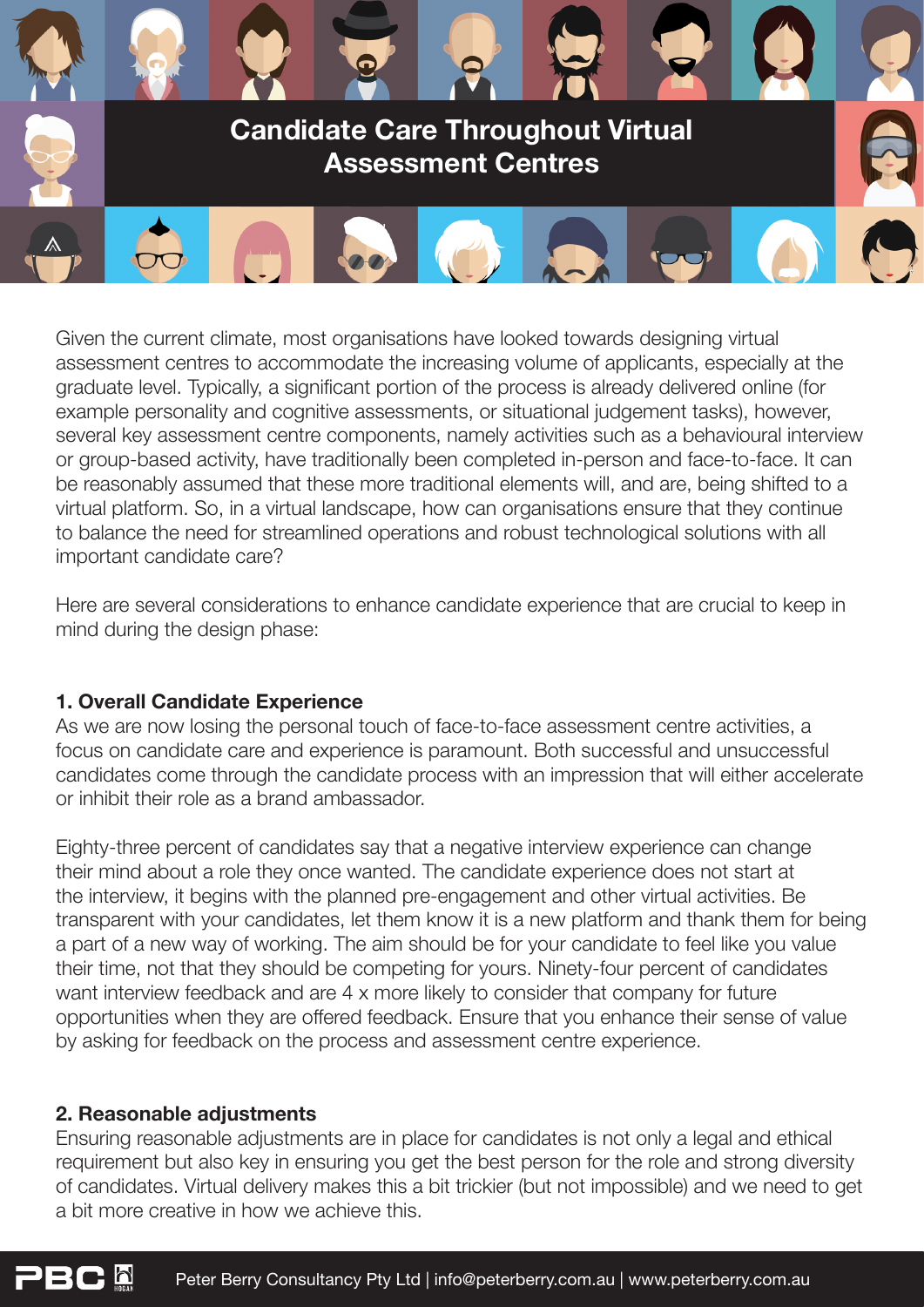

Think about the reasonable adjustment you have provided in the past and how you can do this in a virtual environment.

As part of the candidate experience, early and clear communication is vital. On all possible forums (Application stage, Pre-assessment centre activities notification, Pre-assessment centre instructions) ask candidates how you may best support them for any reasonable adjustments. As candidates are home, ask if they have a comfortable environment that will allow them to perform at their best. With candidates that require reasonable adjustments, provide solutions and support. Check-in and change your approach if required. Explore technology platforms that will allow your organisation to "walk the talk" when in comes to accessibility and hiring for diversity.

## **3. Other adjustments**

h

Moving to virtual assessment centres means that reliable phone and internet access is essential. Some of your best candidates may not have access to these, so alternative options on how your organisation can ensure that these candidates still have the best opportunity to demonstrate their skills will be required. These might include having a private room in an office where the individual has access to a telephone and/or computer as needed. Clear social distancing measures should be in place and candidates will have the opportunity to experience the assessment centre in the same way as other candidates.

# **4. Aboriginal and Torres Strait Islander candidates**

Ensuring that Aboriginal and Torres Strait Islander candidates are being considered in the attraction and selection strategies is essential in any selection process and a greater focus in particular must be placed when moving to virtual assessment centres. Ensure that you build the cultural competence of people involved in the recruitment process, including HR, hiring managers and assessors. Consider how your new (and potentially fully digital) marketing strategy will be targeted towards Aboriginal and Torres Strait Islander candidates – have you targeted specific Indigenous media or networks? Be flexible in your assessment centre methodology and as much as possible, incorporate Aboriginal and Torres Strait Islander representatives on the selection panel. Finally, create a culturally safe assessment environment and ensure you are aware of relevant cultural protocols.

# **5. Communication through different mediums**

With the difficulty of fostering a personal touch online, make sure communications with candidates are regular and informative. Provide an option where they can speak to someone over the phone or video conference if they are trouble shooting, asking for next steps or providing feedback. Consider leveraging live video feeds at the beginning and end of your assessment centres, giving ample opportunity for candidates to ask questions through live chat functions or audio/visual means.